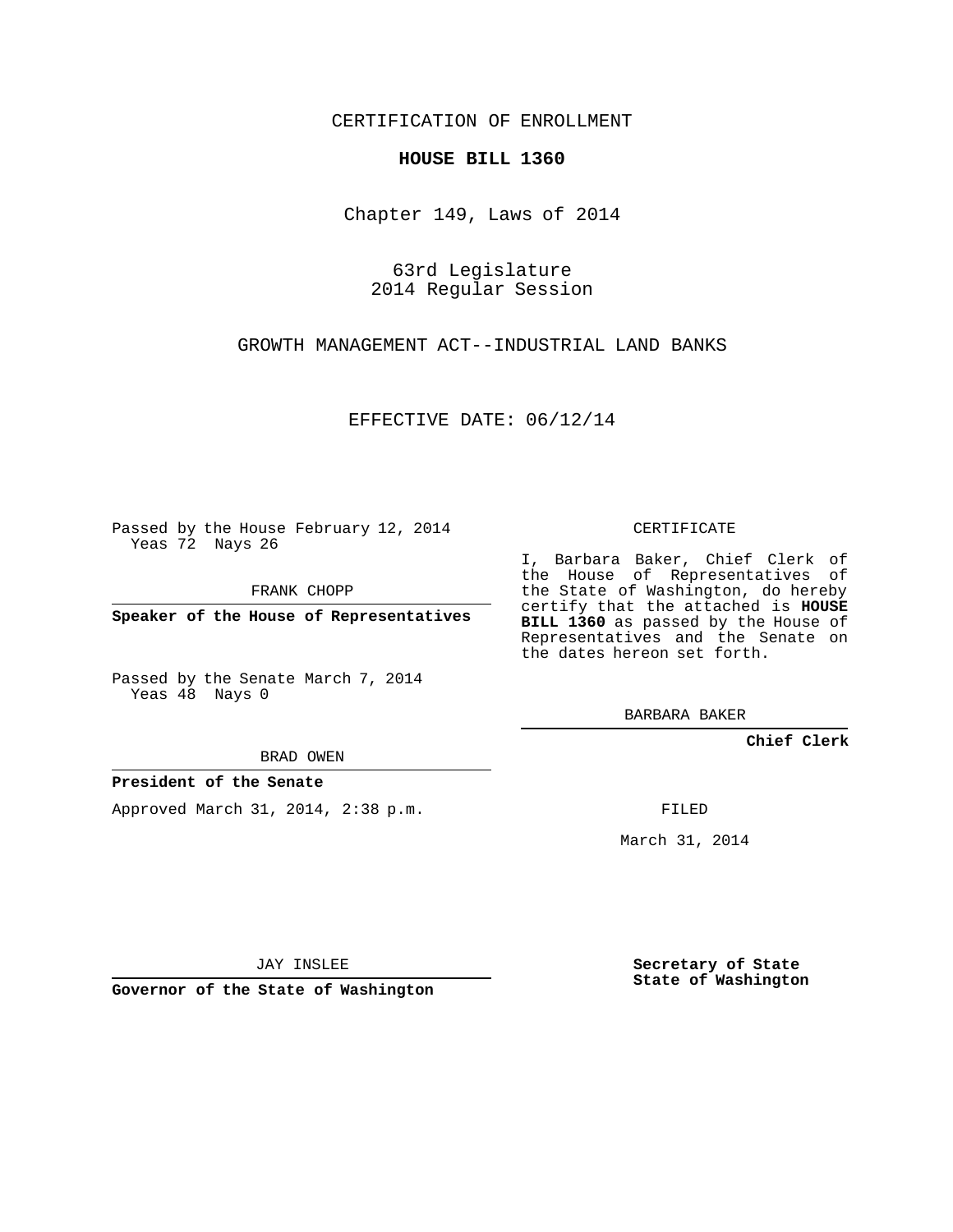## **HOUSE BILL 1360** \_\_\_\_\_\_\_\_\_\_\_\_\_\_\_\_\_\_\_\_\_\_\_\_\_\_\_\_\_\_\_\_\_\_\_\_\_\_\_\_\_\_\_\_\_

\_\_\_\_\_\_\_\_\_\_\_\_\_\_\_\_\_\_\_\_\_\_\_\_\_\_\_\_\_\_\_\_\_\_\_\_\_\_\_\_\_\_\_\_\_

Passed Legislature - 2014 Regular Session

**State of Washington 63rd Legislature 2013 Regular Session By** Representatives Wylie and Harris

Read first time 01/24/13. Referred to Committee on Local Government.

 AN ACT Relating to extending the deadline to designate one or more industrial land banks; and amending RCW 36.70A.367.

BE IT ENACTED BY THE LEGISLATURE OF THE STATE OF WASHINGTON:

 **Sec. 1.** RCW 36.70A.367 and 2007 c 433 s 1 are each amended to read as follows:

 (1) In addition to the major industrial development allowed under RCW 36.70A.365, a county planning under RCW 36.70A.040 that meets the criteria in subsection (5) of this section may establish, in consultation with cities consistent with provisions of RCW 36.70A.210, a process for designating a bank of no more than two master planned locations for major industrial activity outside urban growth areas.

 (2) A master planned location for major industrial developments may be approved through a two-step process: Designation of an industrial land bank area in the comprehensive plan; and subsequent approval of specific major industrial developments through a local master plan process described under subsection (3) of this section.

 (a) The comprehensive plan must identify locations suited to major industrial development due to proximity to transportation or resource assets. The plan must identify the maximum size of the industrial land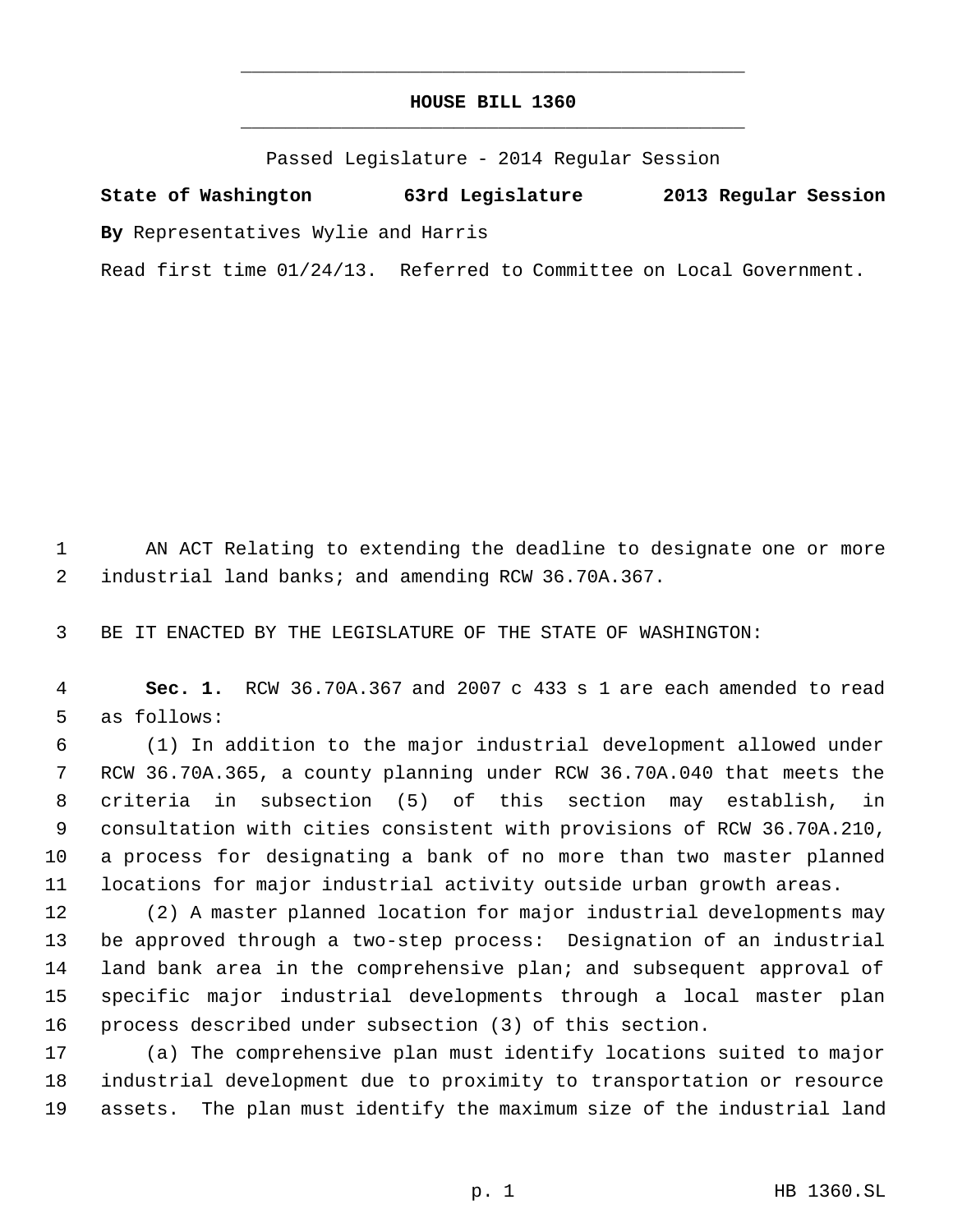bank area and any limitations on major industrial developments based on local limiting factors, but does not need to specify a particular parcel or parcels of property or identify any specific use or user except as limited by this section. In selecting locations for the industrial land bank area, priority must be given to locations that are adjacent to, or in close proximity to, an urban growth area.

 (b) The environmental review for amendment of the comprehensive plan must be at the programmatic level and, in addition to a threshold determination, must include:

 (i) An inventory of developable land as provided in RCW 36.70A.365; and

 (ii) An analysis of the availability of alternative sites within urban growth areas and the long-term annexation feasibility of sites outside of urban growth areas.

 (c) Final approval of an industrial land bank area under this section must be by amendment to the comprehensive plan adopted under RCW 36.70A.070, and the amendment is exempt from the limitation of RCW 36.70A.130(2) and may be considered at any time. Approval of a specific major industrial development within the industrial land bank area requires no further amendment of the comprehensive plan.

 (3) In concert with the designation of an industrial land bank area, a county shall also adopt development regulations for review and approval of specific major industrial developments through a master plan process. The regulations governing the master plan process shall ensure, at a minimum, that:

(a) Urban growth will not occur in adjacent nonurban areas;

 (b) Development is consistent with the county's development regulations adopted for protection of critical areas;

 (c) Required infrastructure is identified and provided concurrent with development. Such infrastructure, however, may be phased in with development;

 (d) Transit-oriented site planning and demand management programs 33 are specifically addressed as part of the master plan approval;

 (e) Provision is made for addressing environmental protection, including air and water quality, as part of the master plan approval;

 (f) The master plan approval includes a requirement that interlocal agreements between the county and service providers, including cities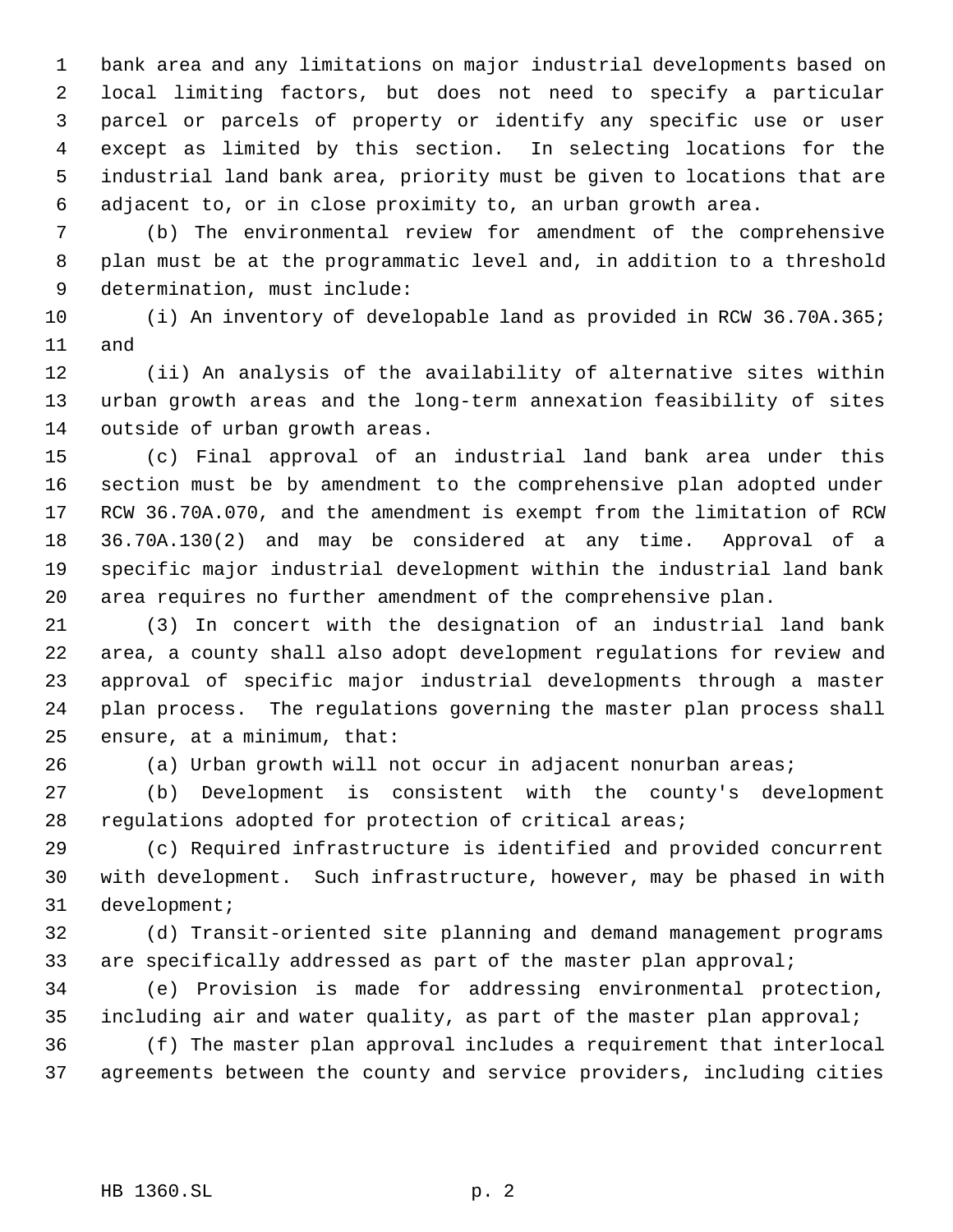and special purpose districts providing facilities or services to the approved master plan, be in place at the time of master plan approval;

 (g) A major industrial development is used primarily by industrial and manufacturing businesses, and that the gross floor area of all commercial and service buildings or facilities locating within the major industrial development does not exceed ten percent of the total gross floor area of buildings or facilities in the development. The intent of this provision for commercial or service use is to meet the needs of employees, clients, customers, vendors, and others having business at the industrial site, to attract and retain a quality workforce, and to further other public objectives, such as trip reduction. These uses may not be promoted to attract additional clientele from the surrounding area. Commercial and service businesses must be established concurrently with or subsequent to the industrial 15 or manufacturing businesses;

 (h) New infrastructure is provided for and/or applicable impact fees are paid to assure that adequate facilities are provided concurrently with the development. Infrastructure may be achieved in phases as development proceeds;

 (i) Buffers are provided between the major industrial development 21 and adjacent rural areas;

 (j) Provision is made to mitigate adverse impacts on designated 23 agricultural lands, forest lands, and mineral resource lands; and

 (k) An open record public hearing is held before either the planning commission or hearing examiner with notice published at least thirty days before the hearing date and mailed to all property owners within one mile of the site.

(4) For the purposes of this section:

 (a) "Major industrial development" means a master planned location suitable for manufacturing or industrial businesses that: (i) Requires a parcel of land so large that no suitable parcels are available within an urban growth area; (ii) is a natural resource-based industry requiring a location near agricultural land, forest land, or mineral resource land upon which it is dependent; or (iii) requires a location with characteristics such as proximity to transportation facilities or related industries such that there is no suitable location in an urban growth area. The major industrial development may not be for the purpose of retail commercial development or multitenant office parks.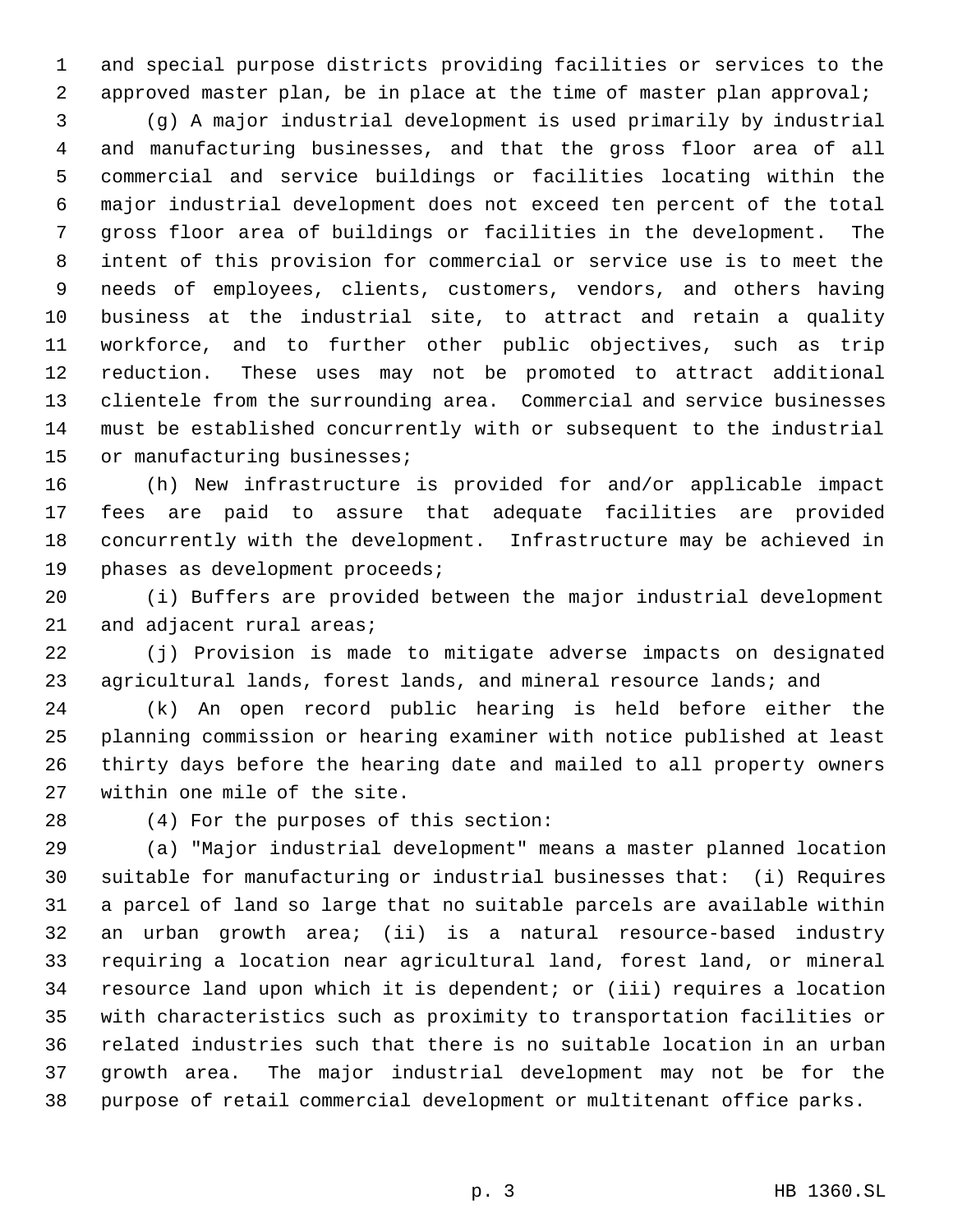(b) "Industrial land bank" means up to two master planned locations, each consisting of a parcel or parcels of contiguous land, sufficiently large so as not to be readily available within the urban growth area of a city, or otherwise meeting the criteria contained in (a) of this subsection, suitable for manufacturing, industrial, or commercial businesses and designated by the county through the comprehensive planning process specifically for major industrial use.

 (5) This section and the termination provisions specified in subsection (6) of this section apply to a county that at the time the process is established under subsection (1) of this section:

 (a) Has a population greater than two hundred fifty thousand and is part of a metropolitan area that includes a city in another state with 13 a population greater than two hundred fifty thousand;

 (b) Has a population greater than one hundred forty thousand and is adjacent to another country;

 (c) Has a population greater than forty thousand but less than seventy-five thousand and has an average level of unemployment for the preceding three years that exceeds the average state unemployment for 19 those years by twenty percent; and

(i) Is bordered by the Pacific Ocean;

(ii) Is located in the Interstate 5 or Interstate 90 corridor; or

22 (iii) Is bordered by Hood Canal;

(d) Is east of the Cascade divide; and

(i) Borders another state to the south; or

 (ii) Is located wholly south of Interstate 90 and borders the Columbia river to the east;

 (e) Has an average population density of less than one hundred persons per square mile as determined by the office of financial management, and is bordered by the Pacific Ocean and by Hood Canal; or

(f) Meets all of the following criteria:

 (i) Has a population greater than forty thousand but fewer than eighty thousand;

 (ii) Has an average level of unemployment for the preceding three years that exceeds the average state unemployment for those years by twenty percent; and

(iii) Is located in the Interstate 5 or Interstate 90 corridor.

 (6) In order to identify and approve locations for industrial land banks, the county shall take action to designate one or more industrial